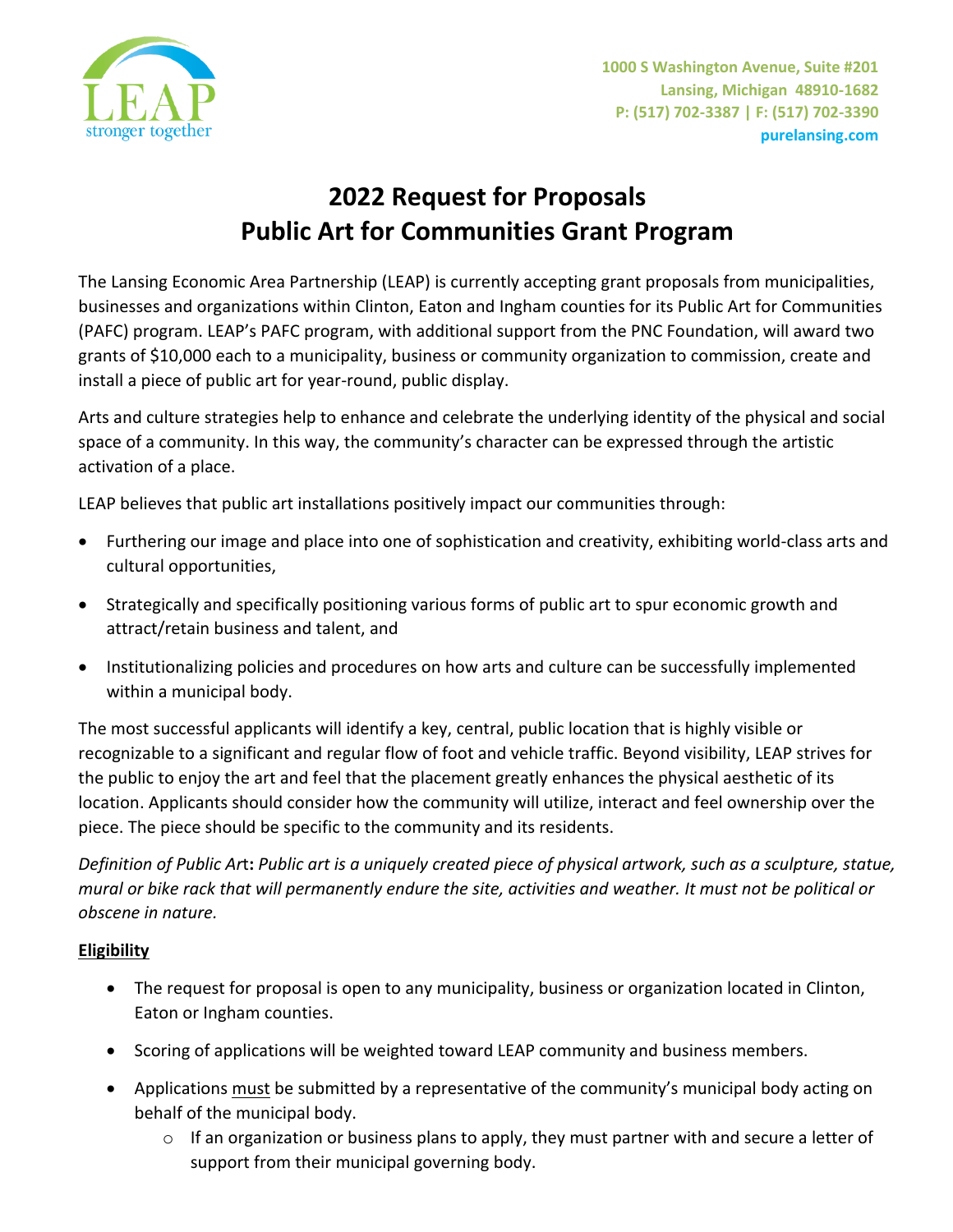- Applicants need to show the existence and/or adoption of a public art policy for their community. If not already in existence, the policy must be in progress at the time of the application and adopted by the time the award is made.
	- o Two templates of public art policies are available at: [www.purelansing.com/publicart.](http://www.purelansing.com/publicart)
- Art pieces must be created by an artist from Michigan and specifically the tri-county region, if possible.

#### **Deadline**

The deadline for proposal submission is **5:00 p.m. Friday, May 27, 2022**. Please submit applications to: Emma Bostwick, Tri-County Development Manager, emma@purelansing.com. Feel free to contact Emma prior to the deadline with questions and/or ideas.

## **Submission**

Please include the following items in your written submission:

- Evidence of existence and/or adoption of a public art policy for the community (if in process, please explain when it is planned to be adopted).
	- $\circ$  Plans to seek matching dollars from the private sector or community in the form of crowd funding or contribution (matching dollars are not required but encouraged).
	- o Plans to seek in-kind support for the project in the form of landscaping, maintenance, lighting, etc.
- Narrative of the municipality's efforts and priority of placemaking initiatives, showcasing examples of other placemaking initiatives in the community.
- Description of how the public art piece will contribute to the distinct identity for the area and specific location of placement.
- Discussion of how the art piece will enhance business development efforts and attract/retain talent and new businesses to that specific area.
- Description, including photo or map, of the location of the public art piece.
- Information related to the visibility of the location (traffic counts, pedestrian counts, etc.).
- Submission of a site prep outline, physical foundation development, continuous maintenance plan, insurance/liability issues and any other logistical information that could be beneficial for application review.
- Final installation budget and plan.
- Description of community plans to jury the artists/art pieces.
	- o Suggestions for committee members that will draft the RFP and/or jury the pieces.
- Timetable for the commission and installation of the public art piece (Timeline suggestion, see below.)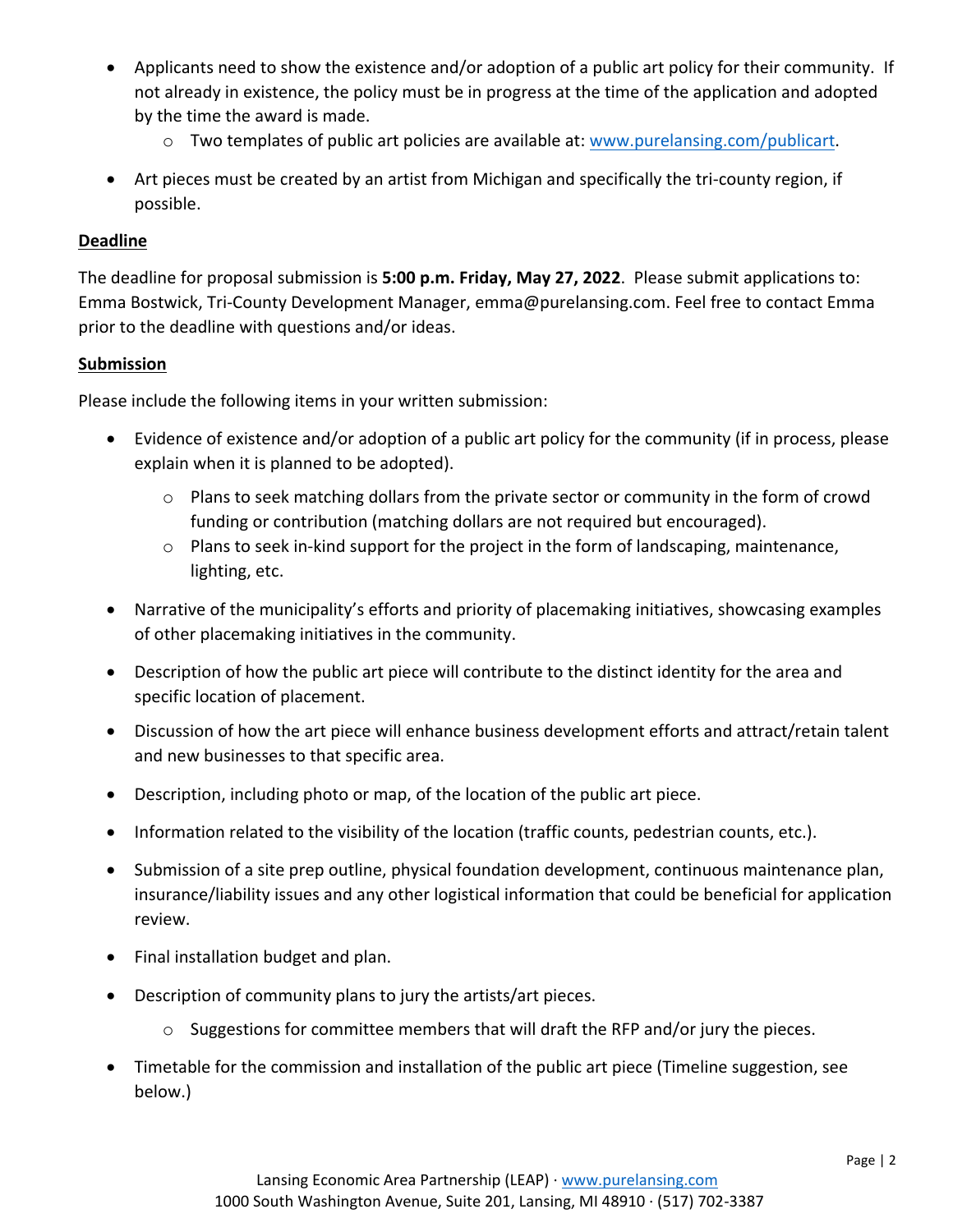- o LEAP RFP open for submissions: March 21, 2022 May 27, 2022
- o Review of received proposals: May 27 June 7, 2022
- o Press event/announcement: June 2022
- o Funded community art committees convene to write artist RFP: June-July 2022
- o Community call to artist RFP open for submissions: July-August 2022
- o Select artist/enter into contract with artist: August 2022
- o Fabrication of art piece: September 2022-February 2023
- $\circ$  Unveiling of art piece/joint press event with LEAP and PNC Foundation: March 2023

#### **Selection Process**

LEAP's Placemaking Workgroup will serve as the review panel that will recommend submission(s) to LEAP's President & CEO for award approval.

## **Selection Criteria**

Award selection will be based on the following criteria:

- Does the community have a public art policy in place or in process?
- How engaged is the community in creating a sense of place for the region?
- Does the project increase the sense of place for residents and visitors, including underrepresented demographics?
- Does this project impact potential business investment and talent in the area?
- Equitable geographic location: Does this project enhance an economically distressed area?
- Does the applicant demonstrate a commitment to diversity, equity, and inclusion in its art policy?
- Is the placement of the piece in a highly visible location?
- Does this project enhance visibility of underrepresented demographics?
- Will the overall project advance the region's sense of place through public art with a focus on expanding access to underserved communities?
- Does the community plan to offer a match/in kind donation to the grant dollars?
- Did the applicant provide a complete and thorough submission?
- Is the applicant a LEAP member?

# **Award**

Awards will be announced publicly at a press event in June 2022. Applicants will be notified prior to the public announcement. Grantees will receive 50% of the grant dollars at the time of contract with LEAP and 50% upon completion of the final report and installation of the piece. **Applicants must not publicly reveal notification of award without written consent by LEAP or a LEAP-led public announcement.**

# **Questions**